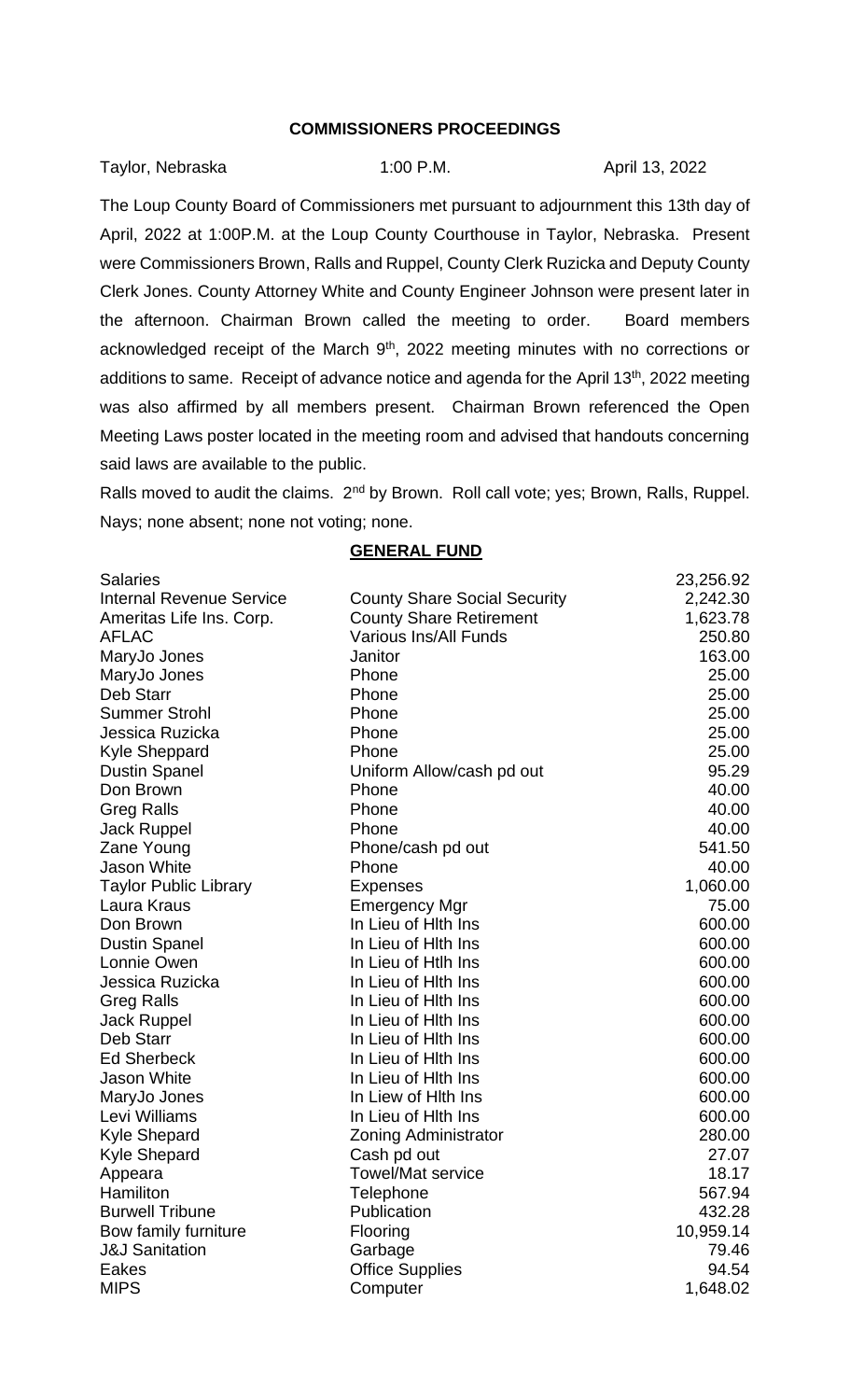| <b>MIPS</b><br><b>Custer Public Power District</b><br><b>Great Western Gas</b><br><b>Village of Taylor</b><br>MaryJo Jones<br>Microfilm Imaging Systems Inc<br>William E. Kaiser<br>William E. Kaiser<br><b>Election Systems and Software</b><br>DAS state accounting<br>Region 26<br><b>Verizon Wireless</b><br><b>Loup County Court</b><br><b>Corner Stop</b><br>Schaper & White<br>Don Brown<br><b>Greg Ralls</b><br><b>Jack Ruppel</b><br>Nebraska State Patrol<br>Blue360 Media | Computer programs<br>Electricity<br>Propane<br>Sewer/Landfill Fee<br>Cash pd out<br><b>Equipment Rental</b><br>Appraisal<br>Appraisal<br>Election supplies<br><b>Network</b><br>4th Quarter Support<br>Phone/Internet<br>Court costs<br>Fuel<br>Secretary/service fees<br>Mileage<br>Mileage<br>Mileage<br>License fees<br>Manual | 758.49<br>173.52<br>451.50<br>36.58<br>370.05<br>52.00<br>2,233.28<br>23,400.00<br>1,219.69<br>117.00<br>7,536.98<br>222.83<br>85.00<br>174.82<br>150.00<br>26.33<br>5.85<br>18.72<br>61.50<br>87.75 |  |  |  |
|--------------------------------------------------------------------------------------------------------------------------------------------------------------------------------------------------------------------------------------------------------------------------------------------------------------------------------------------------------------------------------------------------------------------------------------------------------------------------------------|-----------------------------------------------------------------------------------------------------------------------------------------------------------------------------------------------------------------------------------------------------------------------------------------------------------------------------------|------------------------------------------------------------------------------------------------------------------------------------------------------------------------------------------------------|--|--|--|
| <b>TOTAL GENERAL FUND</b>                                                                                                                                                                                                                                                                                                                                                                                                                                                            |                                                                                                                                                                                                                                                                                                                                   | 87,482.10                                                                                                                                                                                            |  |  |  |
|                                                                                                                                                                                                                                                                                                                                                                                                                                                                                      |                                                                                                                                                                                                                                                                                                                                   |                                                                                                                                                                                                      |  |  |  |
|                                                                                                                                                                                                                                                                                                                                                                                                                                                                                      | <b>AMBULANCE FUND</b>                                                                                                                                                                                                                                                                                                             |                                                                                                                                                                                                      |  |  |  |
| Hamilton<br>Dearborn National Life Ins. Co.<br>AMBULANCE FUND TOTAL                                                                                                                                                                                                                                                                                                                                                                                                                  | Phone/Internet<br><b>EMT/FR Life Insurance</b>                                                                                                                                                                                                                                                                                    | 152.78<br>37.84<br>190.62                                                                                                                                                                            |  |  |  |
|                                                                                                                                                                                                                                                                                                                                                                                                                                                                                      | <b>ROAD FUND</b>                                                                                                                                                                                                                                                                                                                  |                                                                                                                                                                                                      |  |  |  |
| <b>Salaries</b>                                                                                                                                                                                                                                                                                                                                                                                                                                                                      |                                                                                                                                                                                                                                                                                                                                   | 11,381.46                                                                                                                                                                                            |  |  |  |
| <b>Internal Revenue Service</b><br>Ameritas Life Ins. Corp<br>Levi Williams<br><b>Ed Sherbeck</b>                                                                                                                                                                                                                                                                                                                                                                                    | <b>County Share Social Security</b><br><b>County Share Retirement</b><br>Phone/<br>Phone/Supplies/Mileage                                                                                                                                                                                                                         | 848.52<br>768.24<br>40.00<br>107.28                                                                                                                                                                  |  |  |  |
| Lonnie Owen<br><b>Custer Public Power District</b><br><b>J&amp;J Sanitation</b>                                                                                                                                                                                                                                                                                                                                                                                                      | Phone/Mileage/Supplies<br>Electricity<br>Garbage                                                                                                                                                                                                                                                                                  | 40.00<br>168.81<br>23.44                                                                                                                                                                             |  |  |  |
| Corner Stop Enterprises Inc.<br><b>Garfield County</b>                                                                                                                                                                                                                                                                                                                                                                                                                               | Fuel<br>Rd Mtc.                                                                                                                                                                                                                                                                                                                   | 3,087.48<br>350.00                                                                                                                                                                                   |  |  |  |
| Mainelli Wagner & Assoc.<br><b>ROAD FUND TOTAL</b>                                                                                                                                                                                                                                                                                                                                                                                                                                   | <b>Hwy Superintendent</b>                                                                                                                                                                                                                                                                                                         | 5,637.42<br>22,452.65                                                                                                                                                                                |  |  |  |
|                                                                                                                                                                                                                                                                                                                                                                                                                                                                                      | <b>VISITOR'S IMPROVEMENT</b>                                                                                                                                                                                                                                                                                                      |                                                                                                                                                                                                      |  |  |  |
| <b>Spelts</b><br>Darcia Photography<br>Marah's Treasures<br><b>VISITOR'S IMPROVEMENT TOTAL</b>                                                                                                                                                                                                                                                                                                                                                                                       | <b>Supplies</b><br><b>Marketing Director</b><br><b>Selfie Stations</b><br><b>VISITOR'S IMPROVEMENT</b>                                                                                                                                                                                                                            | 271.40<br>1410.56<br>1125.00<br>2,806.96                                                                                                                                                             |  |  |  |
| <b>Taylor Area Builders</b><br><b>Taylor Area Builders</b><br><b>Taylor Area Builders</b><br><b>Taylor Area Builders</b><br>Darcia Kovarik Photography<br><b>VISITOR'S IMPROVEMENT TOTAL</b>                                                                                                                                                                                                                                                                                         | <b>Banners</b><br><b>Brochures</b><br>Maps<br><b>Visitor's Center</b><br>Website expenses                                                                                                                                                                                                                                         | 1424.00<br>814.72<br>690.12<br>964.81<br>333.05<br>4,226.70                                                                                                                                          |  |  |  |

Ralls moved to allow the claims.  $2<sup>nd</sup>$  by Ruppel. Roll call vote; yes; Ralls, Brown and Ruppel. Nays; none absent; none not voting; none.

Brown moved for the adoption of a resolution transferring monies from the General Fund to the Road and Special Road Funds. 2<sup>nd</sup> by Ruppel. Roll call vote; yes; Brown, Ralls